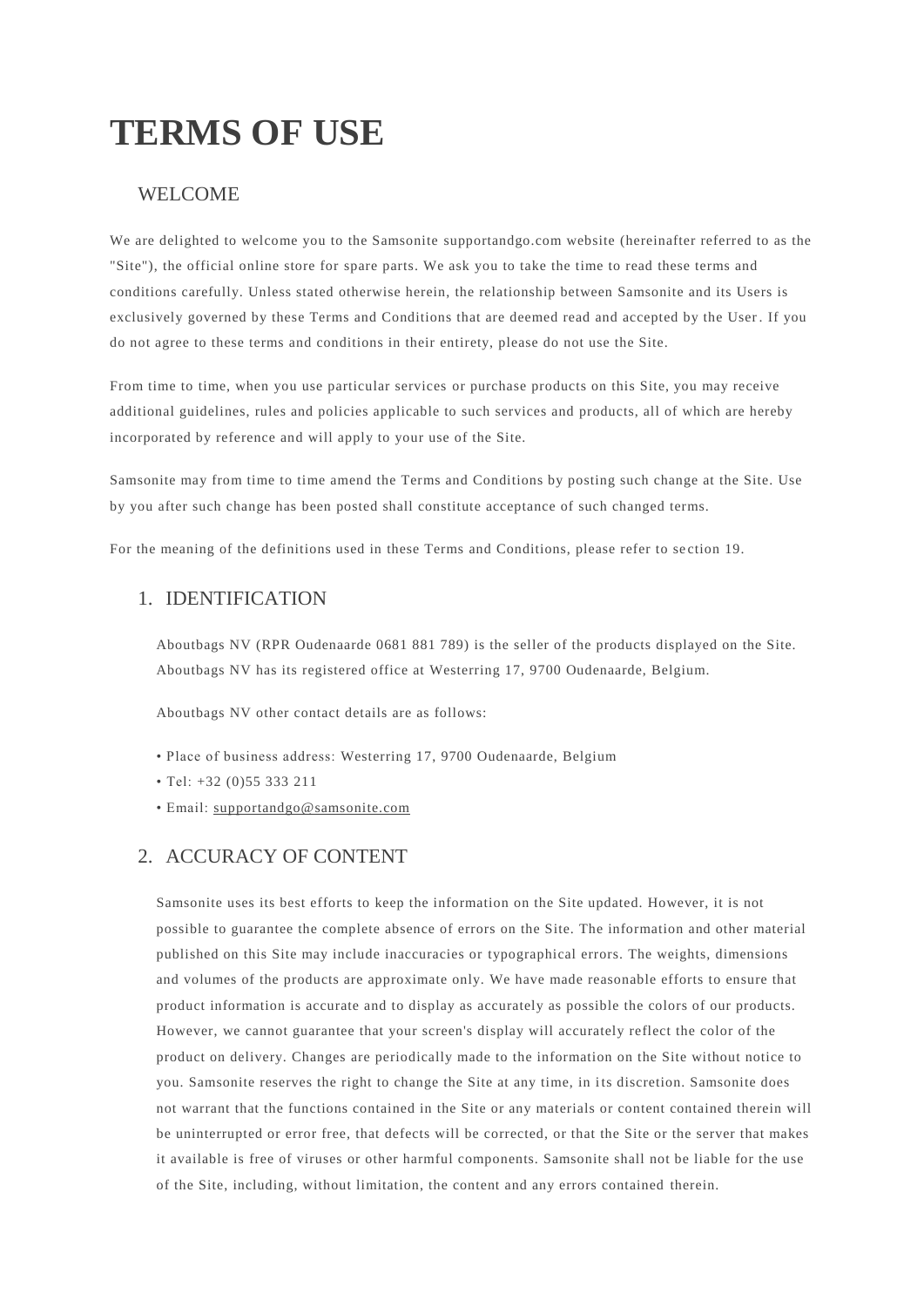### 3. PRICES

Should the product for which you order spare parts be under warranty there will be no charge for the spare parts. You will be charged for parts if outside of the warranty. The price of the spare part you order is the price that is displayed on the Site at the time you confirm your order and will be confirmed on the e-mail confirmation confirming receipt of your order. Prices are available in the following currencies, inclusive of VAT and forwarding charges: EUR/GBP/CHF/DKK/SEK/HUF/NOK/PLN.

**If an error is found in the price of the products you have ordered or in the delivery charge, we will inform you as soon as possible and offer you the option of reconfirming your order at the correct price or cancelling your order. If you cancel, we will r efund or re-credit you for the sum that has been debited from your credit card for the products.** 

### 4. ONLINE ORDERING

You can place an order if you are an adult aged 18 or over. The ordering process consists of following steps:

- o You add the products you want to purchase to your basket;
- o You will be asked to confirm the delivery address and accept the Terms and Conditions;
- o Before you submit your order, you will be given the opportunity to review your selection ;
- o For payable orders, you will get an overview of the total price of your order including the shipping charges.

After submitting your order we will send you an e-mail confirming receipt of your order. As soon as the goods are shipped, you will receive a notification (the "Shipping Notification E -mail"). All orders are subject to availability of the products at the time of dispatch. We reserve the right to cancel your order for any reason.

### 5. PAYMENT

The payment modalities we accept are mentioned on our Site. Payment must be made in one of the following currencies: EUR/GBP/CHF/DKK/SEK/HUF/NOK/PLN.

Please refer to the [Privacy Policy](https://www.supportandgo.com/Home/PrivacyPolicy) posted in the Site for further information regarding internet fraud and secure payment.

Samsonite retains title in the sold goods until we have received full payment of the price and shipping charges, and possible late payment interests and/or indemnities.

# 6. SALE CONTRACT

No sale contract will exist between you and Samsonite until Samsonite dispatches the products. All information on our Site is an invitation to treat only and is not an offer or unilateral contract. Your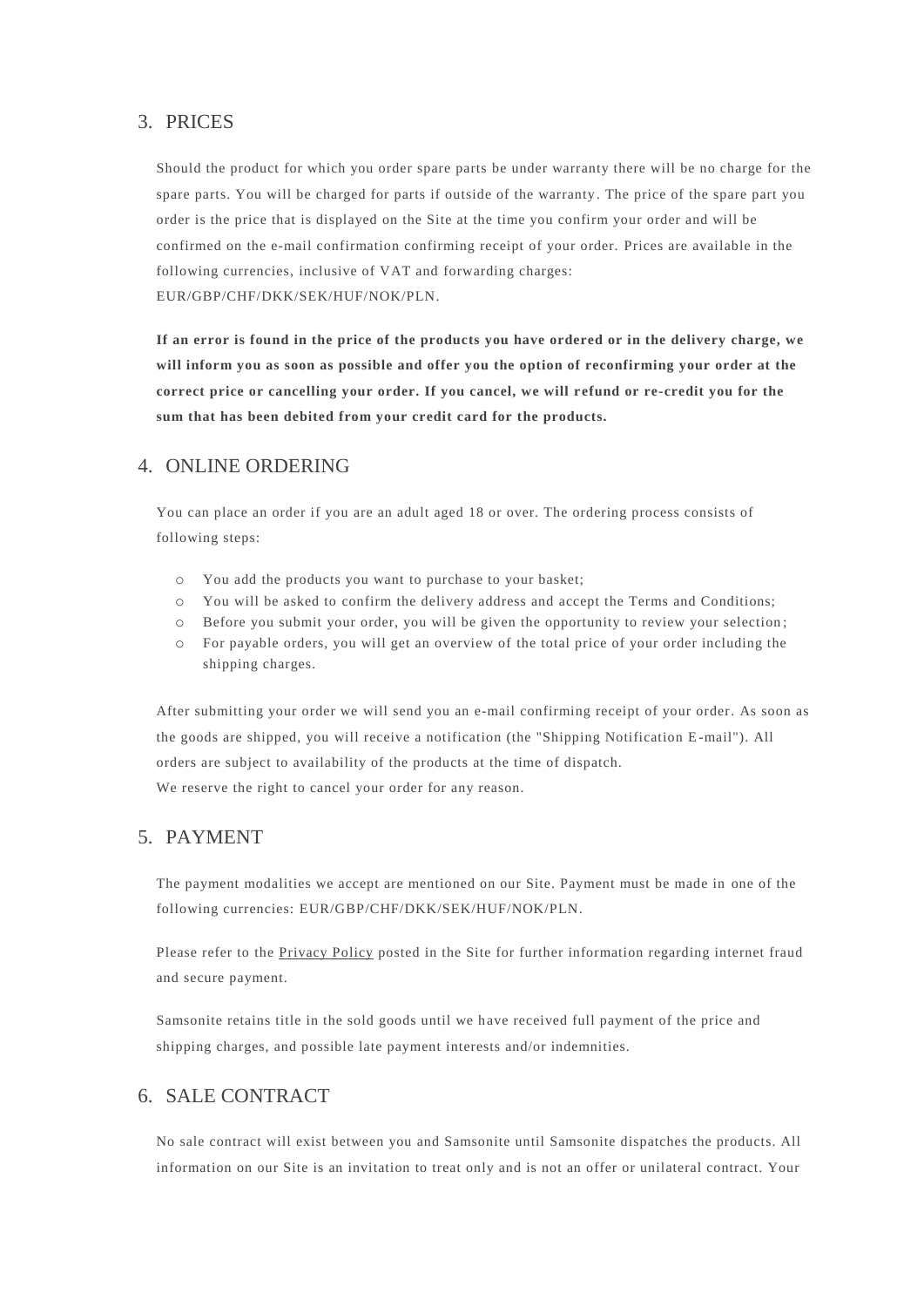order represents a binding offer by you to purchase our products. The sale will only be binding on us once we have notified you by means of the Shipping Notification E-mail that the goods have been dispatched to you.

Samsonite reserves the right to refuse an order, wholly or partially, in the following cases:

#### o **If the product is not available;**

- o If your billing information is not correct or not verifiable;
- o If your order is flagged up by the security systems as an unusual order or an order susceptible of fraud;
- o If your bank transfer payment/reservation is not received timely;
- o If we have reason to believe you are under 18;
- o If we have reason to believe you are a reseller;
- o **If there was an error in the price quote;**
- o If we could not deliver to the address provided by you;
- o In the event of force majeure.

# 7. DELIVERY RESTRICTIONS - COUNTRY OF DELIVERY

- o Care of PO Box addresses and military APO addresses are not accepted.
- o We deliver from Monday till Friday, except for bank holidays.
- o We deliver in following countries:
	- Austria
	- **Belgium**
	- **Denmark**
	- Germany
	- **•** France (except Dom-Tom and Corsica)
	- Hungary
	- Ireland
	- Italy (except San Marino)
	- Luxembourg
	- **Netherlands**
	- Norway
	- Poland
	- **Sweden**
	- Switzerland
	- United Kingdom (except the Isle of Man and the Channel Islands)

### 8. DELIVERY

We will use all reasonable efforts to deliver the products ordered within the timescales indicated on the individual order confirmation to the User. Such timescales are not guaranteed delivery times and should not be relied upon. Erroneously communicated addresses are the responsibility of the User and may lead to extra charges that will be recovered from the User.

All goods will be dispatched from Samsonite. If your product is not delivered wi thin the specified timescale, please contact [us](mailto:supportandgo@samsonite.com) with your order number. You may then treat the sale contract as at an end and request a full refund for the relevant products as your only remedy. You may also specify a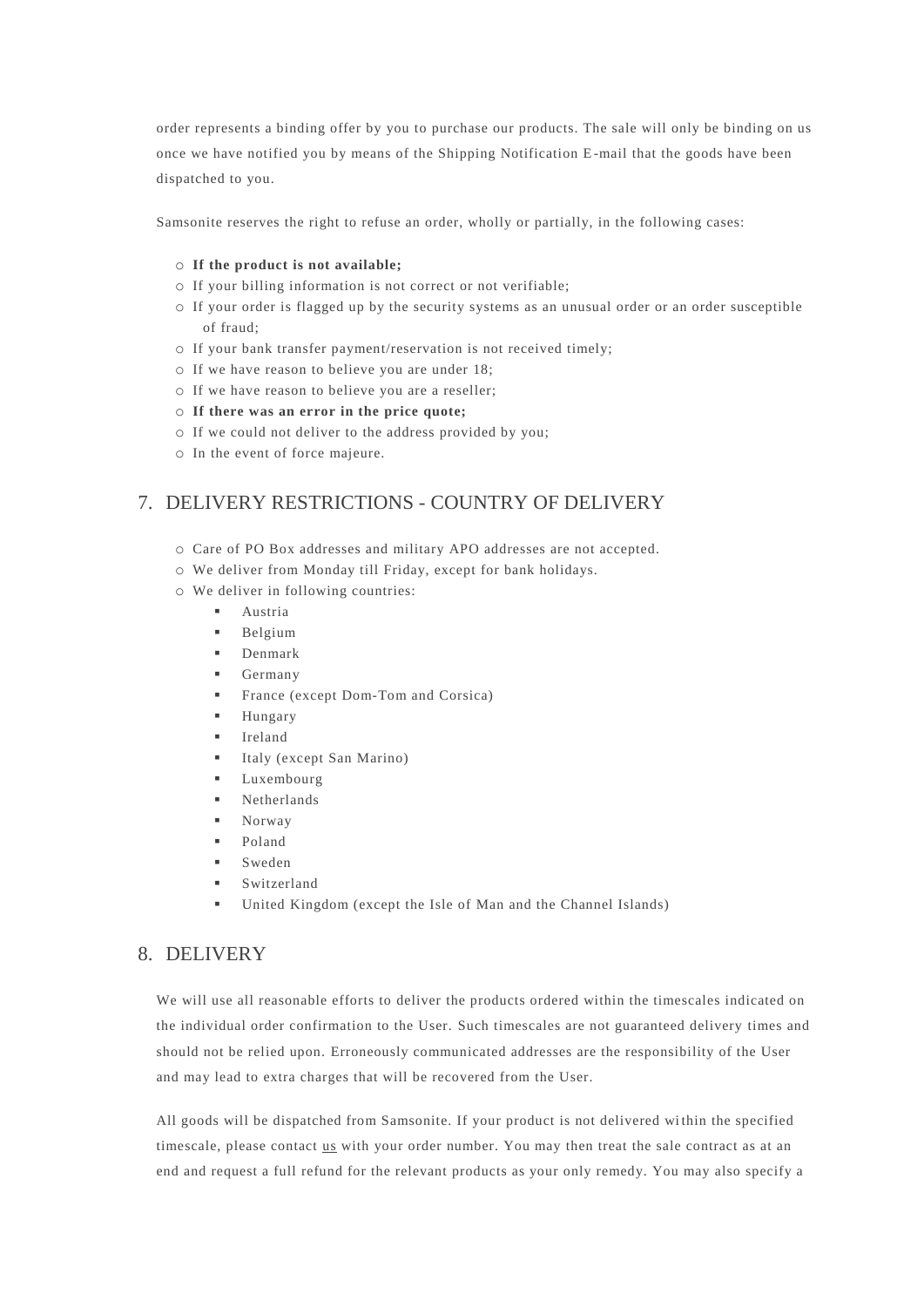new delivery period that is appropriate in the circumstances and require Samsonite to deliver the products before the end of that period; and then, if Samsonite does not deliver in that extended period you may treat the sale contract as at an end and request a full refund for the relevant products.

We only ship via a professional courier. We always require someone to sign off for delivery. You accept that a delivery is signed off for by a person other than the User, provided that such person is present at the indicated address and an adult of 18 years or over. If there is no one present at the time of delivery, you will be asked to contact our courier service to arrange an alternative delivery date.

# 9. DEFECTIVE PRODUCT OR WRONG DELIVERY

You must check whether your shipment is correct upon delivery. If there are discrepancies or problems with your order, please follow the returns procedure described under clause 10 below, but for faulty goods or goods being returned due to our error we will also refund any cost incurred in returning the item. Subject to availability, we will send you a new Shipping Notification E -mail and we will automatically and immediately ship to you at our own costs the correct replacement product.

### 10.RETURN FORM

Please follow the procedure described below if you are to return any products as a result of incorrect products being delivered or in any other circumstances that Samsonite agrees with you for a return to be made. You may also use this process for the statutory withdrawal/cancellation mentioned in clause 11.

- 1. Please contact us on [supportandgo@samsonite.com](mailto:supportandgo@samsonite.com) with your order number. We will e-mail you a return label, a return number together with the return instructions.
- 2. Pack the item to be returned (only unused items, with authentic labels, use instructions, guarantee leaflets and other hangtags and wrappings) in its original carton to prevent damage while in transit.
- 3. Please print the return label and tape it on your re turn package. The return label will comprise all required data like your name; your address and the return address; your phone number; item number and/or description of item being returned; and the return number.
- 4. Please carefully read the return instructions and contact our express courier for pick up as indicated in the return instructions. You have to organize the pick up by our express courier as soon as possible and in any event within 14 calendar days from the date you notified us of your return request.
- 5. In the event that you have not respected all of the return requirements, we will advise you by email to clarify why we have not been able to approve it within 14 days.

Only goods purchased online on the Site can be returned.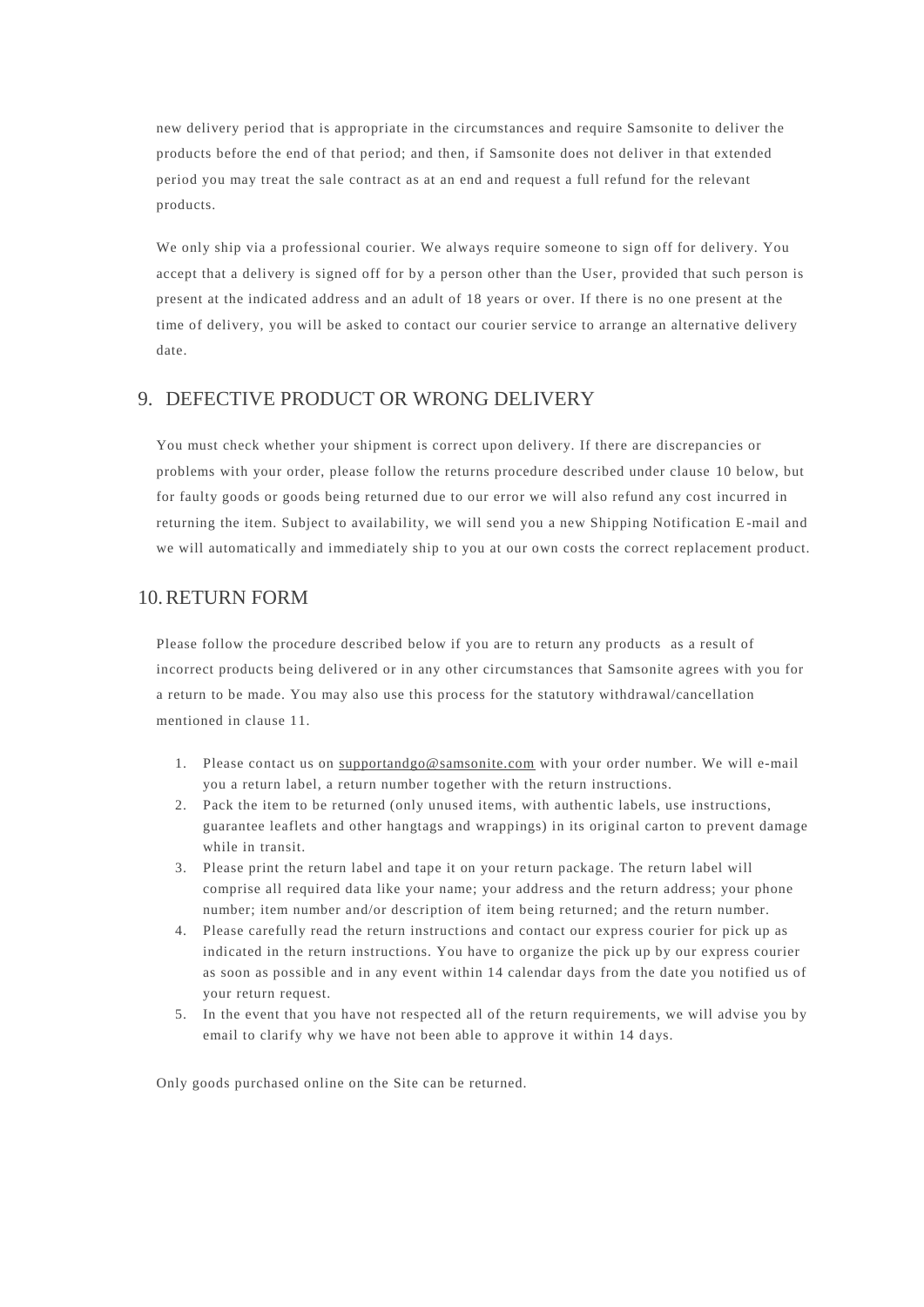# 11.DISTANCE SELLING – RIGHT OF RETRACTION/CANCELLATION

#### **Right to cancel**

You have the right to retract/cancel from the sale contract within 14 days without giving any reason.

The retraction/cancellation period will expire: (i) after 14 days from the day on which you acquire, or a third party other than the carrier and indicated by you acquires, physical possession of the products; or (ii) in the case of a sales contract relating to multiple products ordered by you in one order and delivered separately, after 14 days from the day on which you acquire, or a third party other than the carrier and indicated by you acquires, physical possession of the last of the products.

To exercise the right of retraction/cancellation, you must inform [us](mailto:supportandgo@samsonite.com) of your decision to cancel this contract by a clear statement (e.g. a letter sent by post, fax or email).

You may use the [model withdrawal](https://www.samsonite.co.uk/withdrawal-form/withdrawalform.html) form (see below) but it is not obligatory. You can also electronically fill in and submit any other clear statement on our website using the return procedure (and we encourage you to use the return procedure for more efficiency in processing the retractions/cancellation). If you use this option, we will communicate to you an acknowledgement of receipt of such a cancellation on a durable medium (e.g. by email) without delay.

To meet the cancellation deadline, it is sufficient for you to send your communication concerning your exercise of the right to cancel before the cancellation period has expired.

#### **Effects of cancellation**

If you retract/cancel from the sale contract, we will reimburse to you all payments received from you, including the cost of delivery (except for supplementary costs arising if you chose a type of delivery other than the least expensive type of standard delivery offered by us).

We make a deduction from the reimbursement for loss in value of any goods supplied, if the loss is the result of unnecessary handling from you.

We will make the reimbursement without undue delay and not later than 14 days from the day on which we are informed about your decision to withdraw from this contract.

We will make the reimbursement using the same means of payment as you used for the initial transaction, unless you have expressly agreed otherwise; in any event, you will not incur any fees as a result of the reimbursement.

We will collect the goods in the manner described in the return procedure and bear the costs related thereto. You are only liable for any diminished value of the products resulting from the handling other than what is necessary to establish the nature, characteristic and functioning of the goods. You should not yourself send back the goods in a manner other than set forth in the Return Form; if you may do so anyhow, you are doing so at your own cost and responsibility.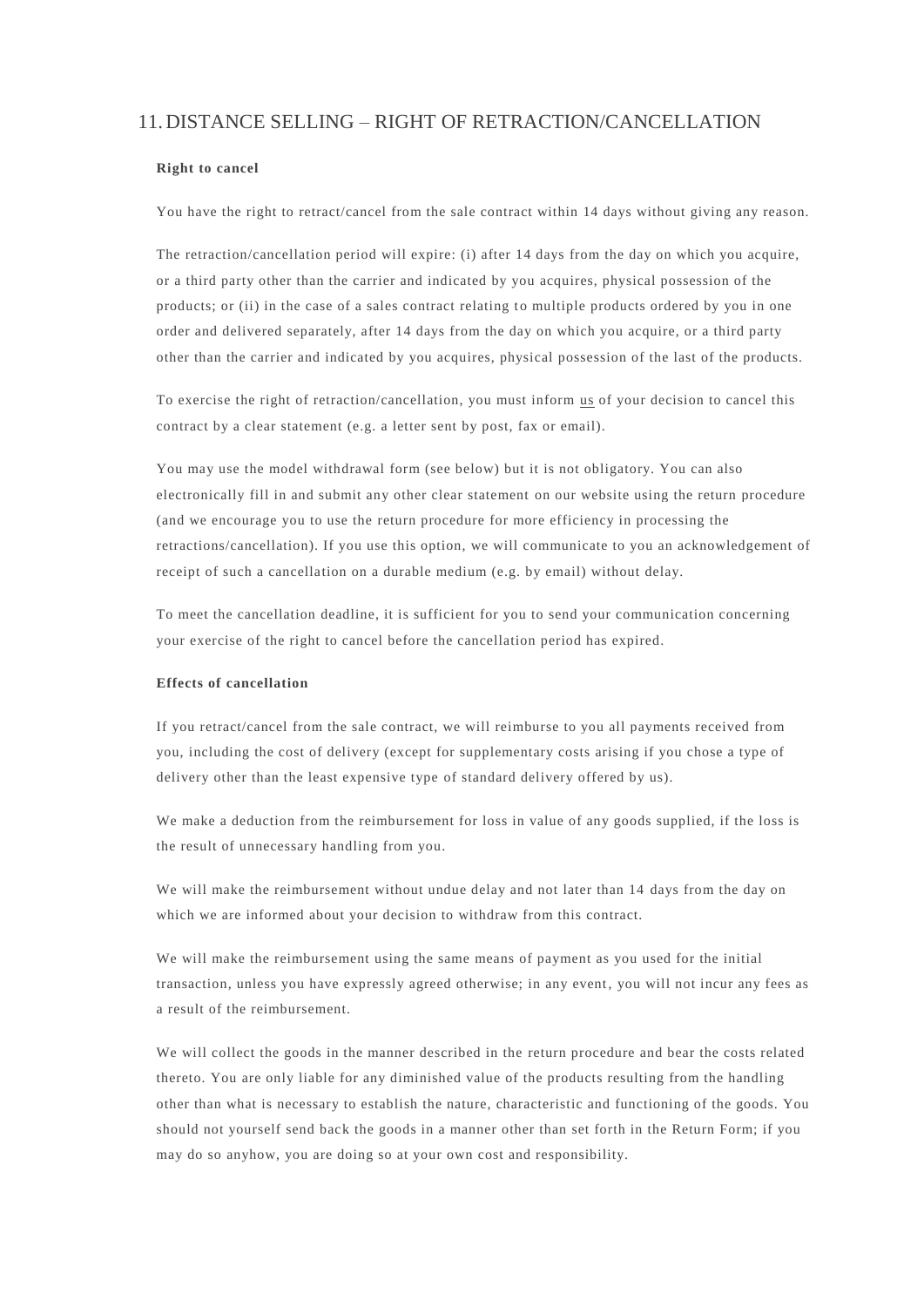### 12.LIMITATION OF LIABILITY

The terms and conditions of this sale contract do not affect your statutory rights. We will not be liable for any damages (including without limitation loss of profit or loss of use) arising out of your use or delay or inability to use our Site, its conten t or any link to another website arising in contract, tort (including negligence) or otherwise, except in the case of death or personal injury caused by our negligence or wilful misconduct.

We will not be liable to you by way of representation (unless fraudulent), common law duty or under any express or implied term of the sale contract for:

(a) any losses which are not foreseeable by both parties to the sale contract at the time such sale contract is formed arising in connection with the supply of the products and related service or their use by you;

- (b) any losses which are not caused by any breach by us;
- (c) business or trade losses.

Repairs performed by you are at your own risk. We advise to have more complex repairs executed by [an authorized service center.](http://www.supportandgo.com/ServiceInfo/ServicePointLocation)

Our entire liability in connection with the sale contract will not exceed the purchase price of the products in question.

Samsonite is under a legal duty to supply the ordered products that are in conformity with the sale contract.

### 13.WARRANTY

Consumers are entitled to the legal warranty. It covers lack of conformity of the goods at the time of the delivery. The seller undertakes to replace or repair the concerned goods (or parts) free of charge. The seller reserves the right to exchange the article if the costs for a repair are disproportionate, or if a repair is impossible. The consumer has the burden of proof to show that defects that appear after a period of 6 months following delivery were in place at the time of delivery.

### 14.QUESTIONS, COMPLAINTS, COMMENTS OR SERVICE CONTACT

If you have any questions, or if you have technical problems in accessing information on our Site, please contact us on [supportandgo@samsonite.com.](mailto:supportandgo@samsonite.com)

### 15.USE LIMITATIONS AND INTELLECTUAL PROPERTY RIGHTS

All brand names, product names and titles used on the Site are trademarks or trade names of Samsonite or third party trademark or trade name holders. You are not allowed to use or reproduce any such trademarks or trade names as they may constitute an infringement of the holders' rights. All Site design, texts, documents, movies and other services and the selection and arrangement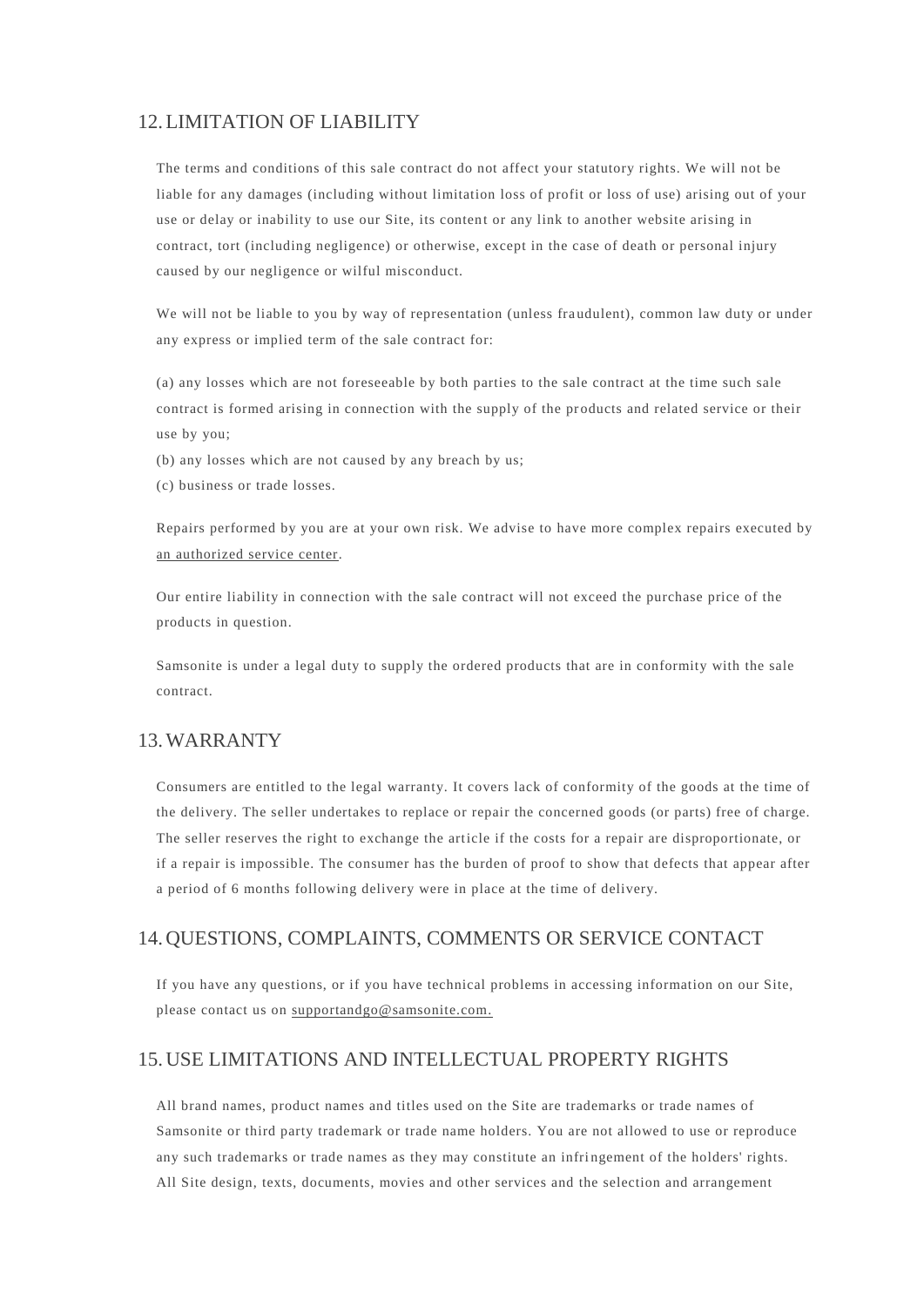thereof, and all other material on this Site are protected by copyright of Samsonite or its suppliers. You are only allowed to electronically copy and print portions of the Site to the extent this is necessary for the purpose of placing an order, or for using the Site as a shopping resource. You are not allowed to make any other use of the information and materials on the Site, incl uding reproduction for the purposes other than those noted above, modification, distribution, or (re)publication. Should you wish to use materials and information from this Site, you need to obtain Samsonite's prior written consent.

# 16.USE OF INFORMATION AND SUGGESTIONS BY YOU REGARDING THIS SITE

In the event you provide to Samsonite or post any material, information, suggestions or comments on or through the Site about the Site, the way in which Samsonite conducts its business, or the operation of the Site, Samsonite reserves the right to use such material, information, suggestions or comments in its discretion, with no compensation or credit to you. You hereby grant to Samsonite a non-exclusive, perpetual, worldwide, royalty free license to utilize and publish such information and material, in whole or in part. However, use by Samsonite of information by which you may be identified (such as your name, address, social security number and telephone number), will be governed by the Site's [Privacy Policy](https://www.supportandgo.com/Home/PrivacyPolicy) , discussed below.

# 17.USE OF YOUR SUGGESTIONS TO SAMSONITE REGARDING NEW PRODUCTS, FEATURES OR PROCESSES

(a) A submission will not in any way establish a confidential relationship nor will it place Samsonite in the position of receiving a submission in trust and Samsonite shall not be obligated and makes no commitment to treat or maintain as confidential such submissions.

(b) Samsonite shall have the right to retain any material submitted to it, to make copies thereof and to retain the same in its files.

(c) No obligation is assumed by Samsonite or may be implied by the receipt or examination of th e submission unless or until a formal written agreement signed by Samsonite and by you, and then Samsonite's obligations shall be only as expressed in that written agreement.

### 18.PRIVACY POLICY

We consider your privacy as very important and we want to be sure you are aware of and agree with the way in which we may use your personal information. You can find our Privacy Policy on [www.supportandgo.com.](https://www.supportandgo.com/) By placing an order on the Site you consent to the collection, use and transfer of your personal data under the terms of the [Privacy Policy.](https://www.supportandgo.com/Home/PrivacyPolicy)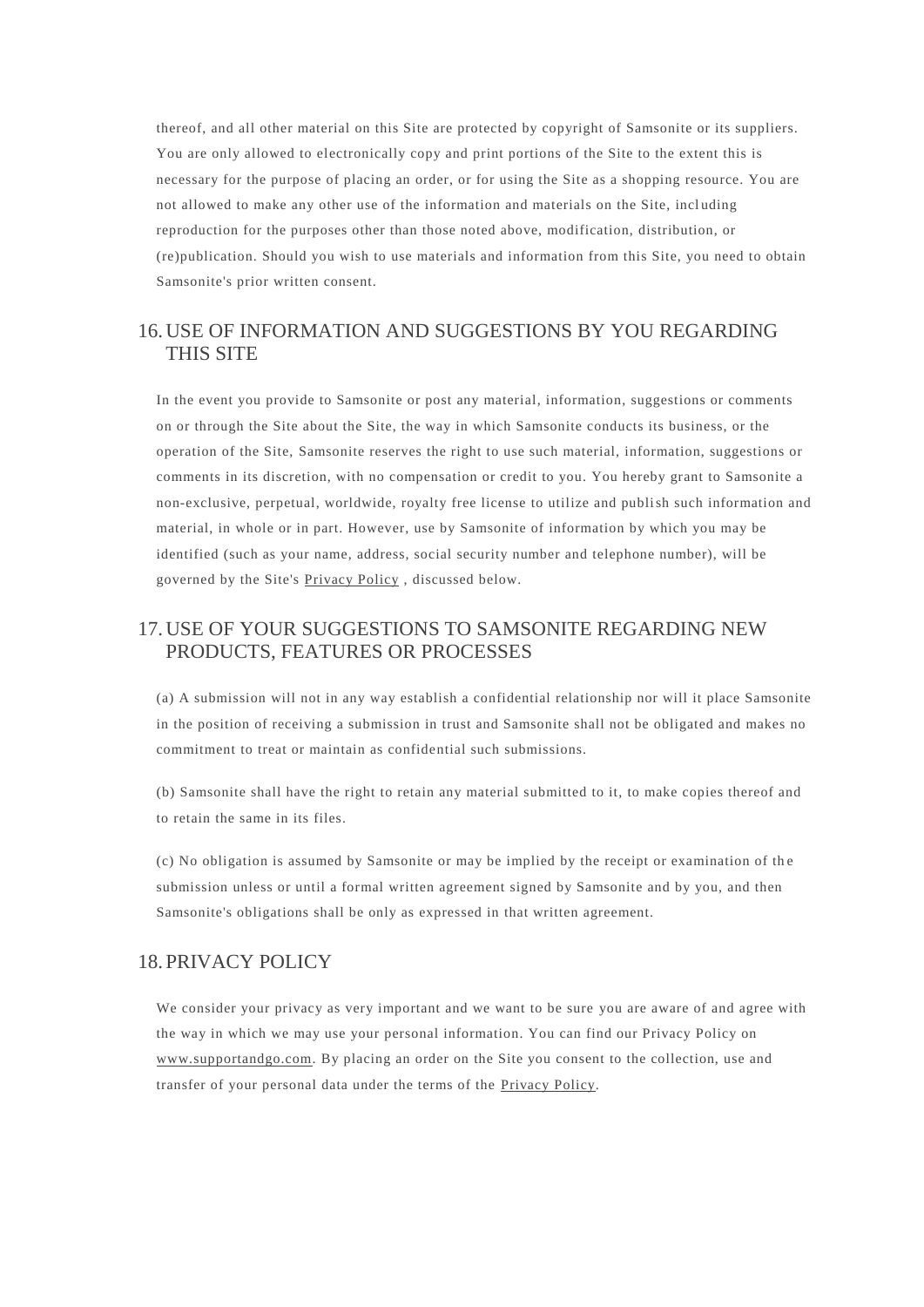### 19.DEFINITIONS

Within the scope of these terms and conditions, the terms listed hereafter shall be deemed to have the following meaning, unless explicitly mentioned otherwise:

- o **Terms and Conditions**: these terms and conditions and all its additions or updates.
- o **Order**: the result of the ordering process as described in article 4 of the Terms and Conditions.
- o **User**: someone who by entering the address of this Site or by following a link visits this Site and uses it for informative purposes or to place an order.
- o **Samsonite**: Aboutbags NV, Westerring 17, 9700 Oudenaarde, Belgium (RPR Oudenaarde 0681 881 789). With respect to intellectual property rights "Samsonite" means Samsonite IP Holdings Sarl, with registered office at 13-15 Avenue de la Liberté, L-1931 Luxembourg and with Company number B147735.
- o **Site**: a collection of webpages grouped together under the address of [www.supportandgo.com.](http://www.supportandgo.com/)

# 20.GOVERNING LAW

Any dispute regarding the validity, the interpretation and/or the execution of the Terms and Conditions is solely governed by the laws of Belgium and the Belgian courts. The application of the United Nations Convention of Contracts for the International Sale of Goods is expressly excluded. If you are a consumer and have your habitual residence in the EU, you additionally enjoy the protection afforded to you by mandatory provisions of the law of your country of residence. This clause does not affect your statutory rights. The User agrees that in the event of a dispute with respect to the use of the Site, electronic evidence (e.g. e -mails, back-ups, etc.) can be used as valid evidence.

If any of the Terms and Conditions may be declared null and void or not applicable, the other terms and conditions will remain valid and the portion declared null and void will remain applicable within the boundaries set by law.

# 21.ENTIRE AGREEMENT

These Terms and Conditions supersede all prior terms applied with the User.

For any questions, remarks or technical issues with respect to this Site, please contact us on [supportandgo@samsonite.com.](mailto:%20supportandgo@samsonite.com)

These terms and conditions were last updated on 30/06/2019.